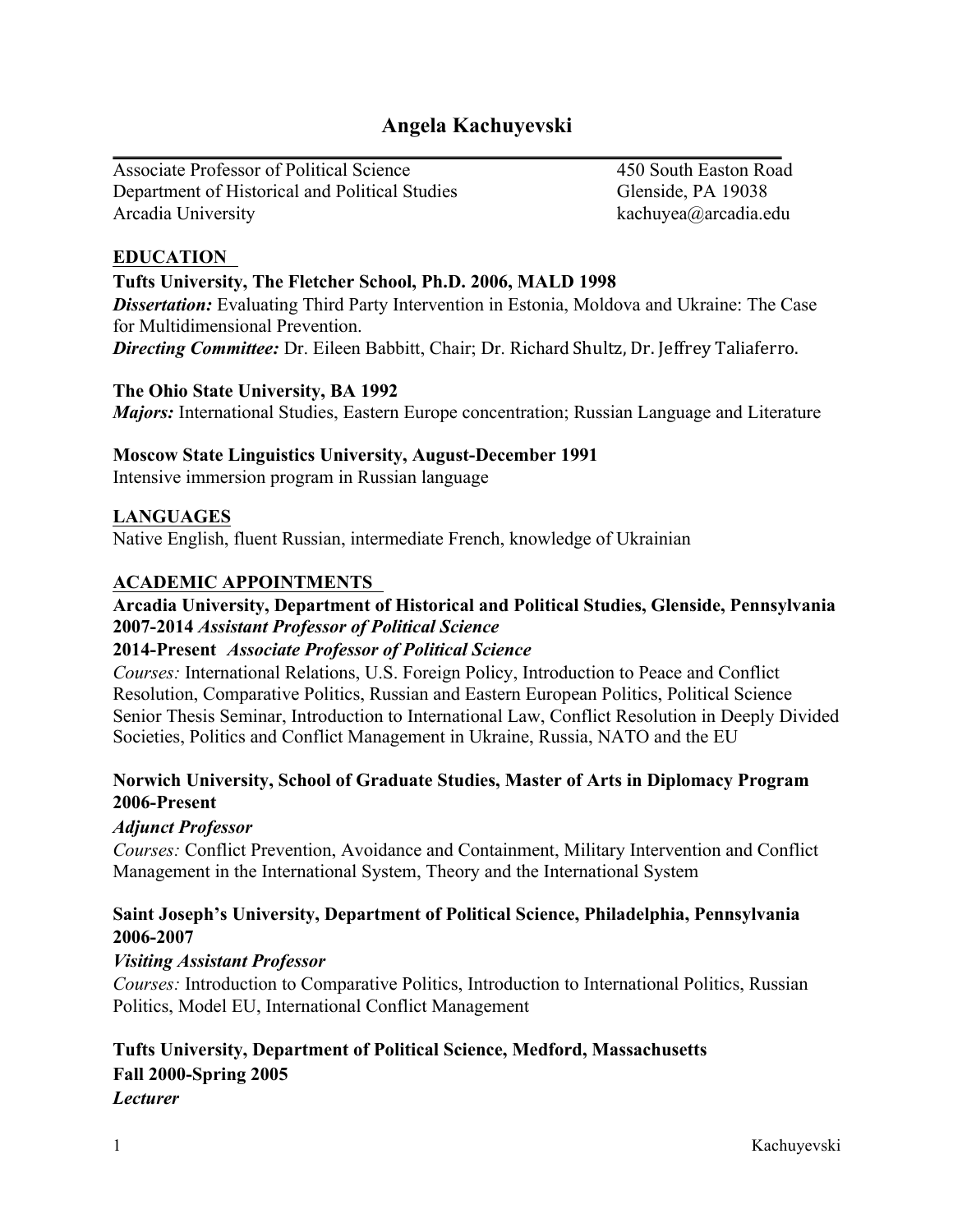*Courses:* International Conflict Management, Soviet and Russian Foreign Policy, US Foreign Policy, Fieldwork in Politics

# **Boston College, Department of Political Science, Chestnut Hill, Massachusetts 2002-2004** *Lecturer*

*Courses:* International Conflict Management, International Security Studies, European Security

### **PUBLICATIONS**

### *Books*

*Doing Qualitative Research in Politics: Integrating Theory Building and Policy Relevance*, coedited with Lisa M. Samuel. New York: Palgrave, 2018.

### *Book Chapters*

"Introduction: Doing Qualitative Research in Politics: Building Theory and Formulating Policy." In *Doing Qualitative Research in Politics: Integrating Theory Building and Policy Relevance*, Angela Kachuyevski and Lisa M. Samuel, eds. New York: Palgrave, 2018.

"Ethnic Conflict Management in Eastern Europe: Structured, Focused Comparison and the Case for Multidimensional Prevention." In *Doing Qualitative Research in Politics: Integrating Theory Building and Policy Relevance*, Angela Kachuyevski and Lisa M. Samuel, eds. New York: Palgrave, 2018.

"The 'Russian World' and the Securitization of Identity Boundaries in Latvia." In *Suturing the Ruptures: Seams and Stitches in the Baltic Sea Region*, Andrey Makarychev and Alexandra Yatsyk, eds. London: Palgrave, 2016.

### *Articles*

"The Russian-Speaking Populations in the Post-Soviet Space: "Language, Politics and Identity." *Europe-Asia Studies* 71, no. 1 (2019): 1–23*.* (With Ammon Cheskin).

"Divided Societies and Identity Boundaries: A Conflict Analysis Framework." *International Journal of Conflict Management* 25, no. 3 (2014): 304-321. (With Ronnie Olesker).

"Structured, Focused Comparison: An In-Depth Case Study of Ethnic Conflict Prevention," *Sage Research Methods Cases* (May 2014).

"The Possibilities and Limitations of Preventive Action: The OSCE High Commissioner on National Minorities in Ukraine." *International Negotiation: A Journal of Theory and Practice* 17, no. 3 (2012): 389-415.

"Bringing Theory to Life Through Field Study." *International Studies Perspectives* 12, no. 4 (2011): 447-456. (With Sandra F. Jones).

### *Commissioned Policy Analyses*

"Russian-Ukrainian Relations: The Culture of Politics." Prepared for L-3 MPRI (August 2009).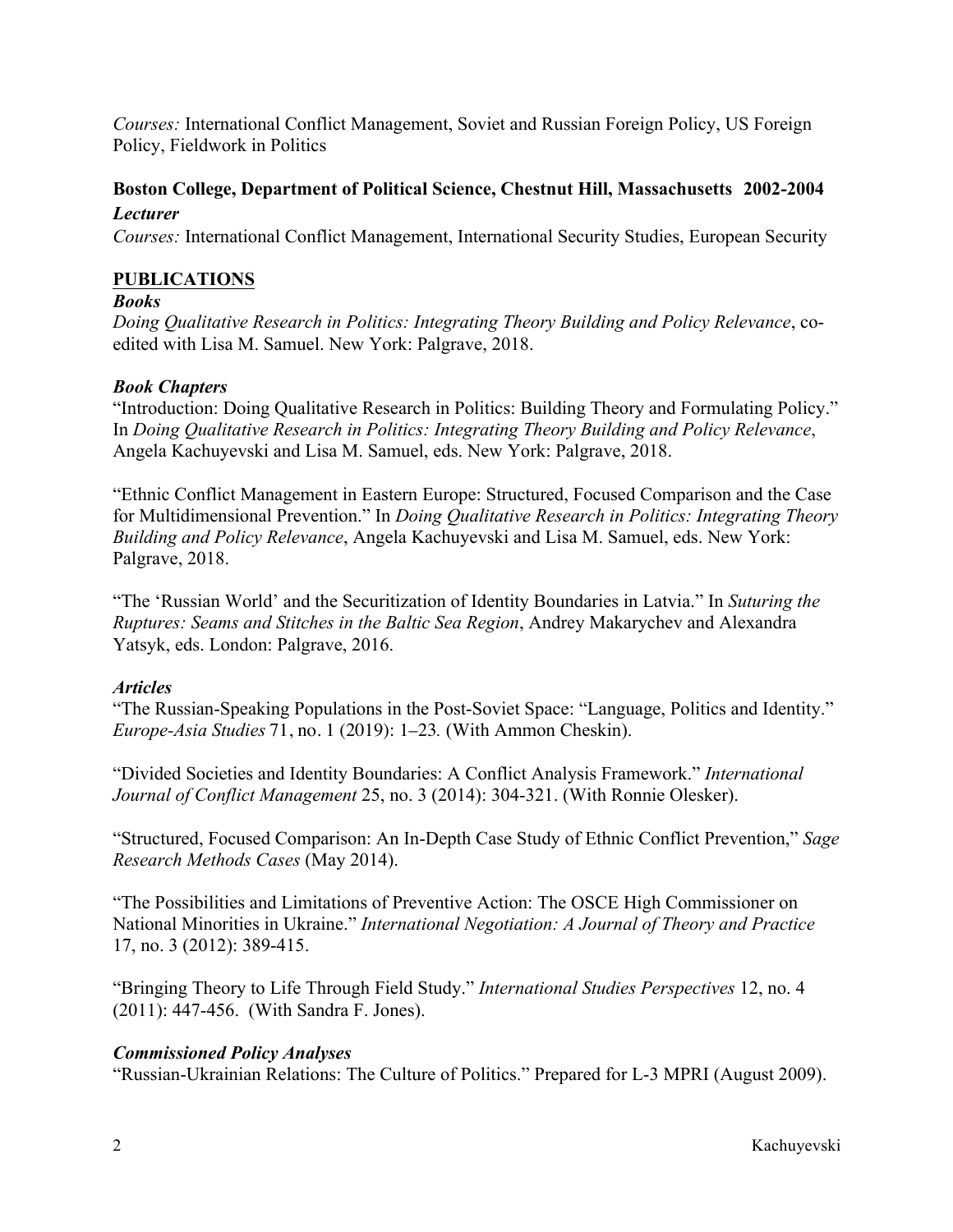"The Work of the High Commissioner in Ukraine." Part of the *Initiative on Conflict Prevention through Quiet Diplomacy: Evaluation of the Preventive Diplomacy Work of the High Commissioner on National Minorities of the Organization for Security and Co-operation in Europe*, for The Center for Human Rights and Conflict Resolution at The Fletcher School of Law and Diplomacy (April 2007).

# *Works in Progress or Under Review*

*Books Russian-Speaking Ukrainians: Shifting Identity Boundaries and the Idea of 'the Nation'*. In progress.

*Peace through (Your Neighbor's) Weakness: Russia's Role in Regional Separatist Conflicts.* In progress.

### *Articles*

"Ukrainian Identity and Symbolic Boundaries at the EU-Russia Border" *under review*.

# **CONFERENCE PRESENTATIONS**

"Language, Politics and Identity: The Russian-Speaking Population in the Post-Soviet Space." Presentation at the Association for Slavic, East European and Eurasian Studies Annual Convention, Washington, D.C., 17-20 November 2016.

"The Securitization of Russian Identity in Ukraine." Presentation at the Association for the Study of Nationalities World Convention, Harriman Institute, Columbia University, 14-16 April 2016.

"The Russian World and the Securitization of Identity Boundaries." Presentation at the conference *Russian Speakers in the Post-Soviet Space: Comparative Approaches*, University of Tartu, Estonia, 8-9 October 2015.

"The Russian Speaking Population in Latvia: Geopolitics and the Salience of the 'Russian Idea'." Presentation at the Association for the Study of Nationalities World Convention, Harriman Institute, Columbia University, 23-25 April, 2015.

"European Integration and the Construction of Threat in Crimea and Eastern Ukraine." Presentation at the International Studies Association Annual Conference in New Orleans, 18-21 February, 2015.

"The Securitization of European Integration: Crimea and Eastern Ukraine." Presentation at the Association for the Study of Nationalities World Convention, Harriman Institute, Columbia University, 24-26 April, 2014.

"Social Boundaries and Societal Security: The Cases of Estonia, Belgium, Ukraine (Crimea) and Israel." Presentation at the Association for the Study of Nationalities World Convention, Harriman Institute, Columbia University, 18-20 April, 2013.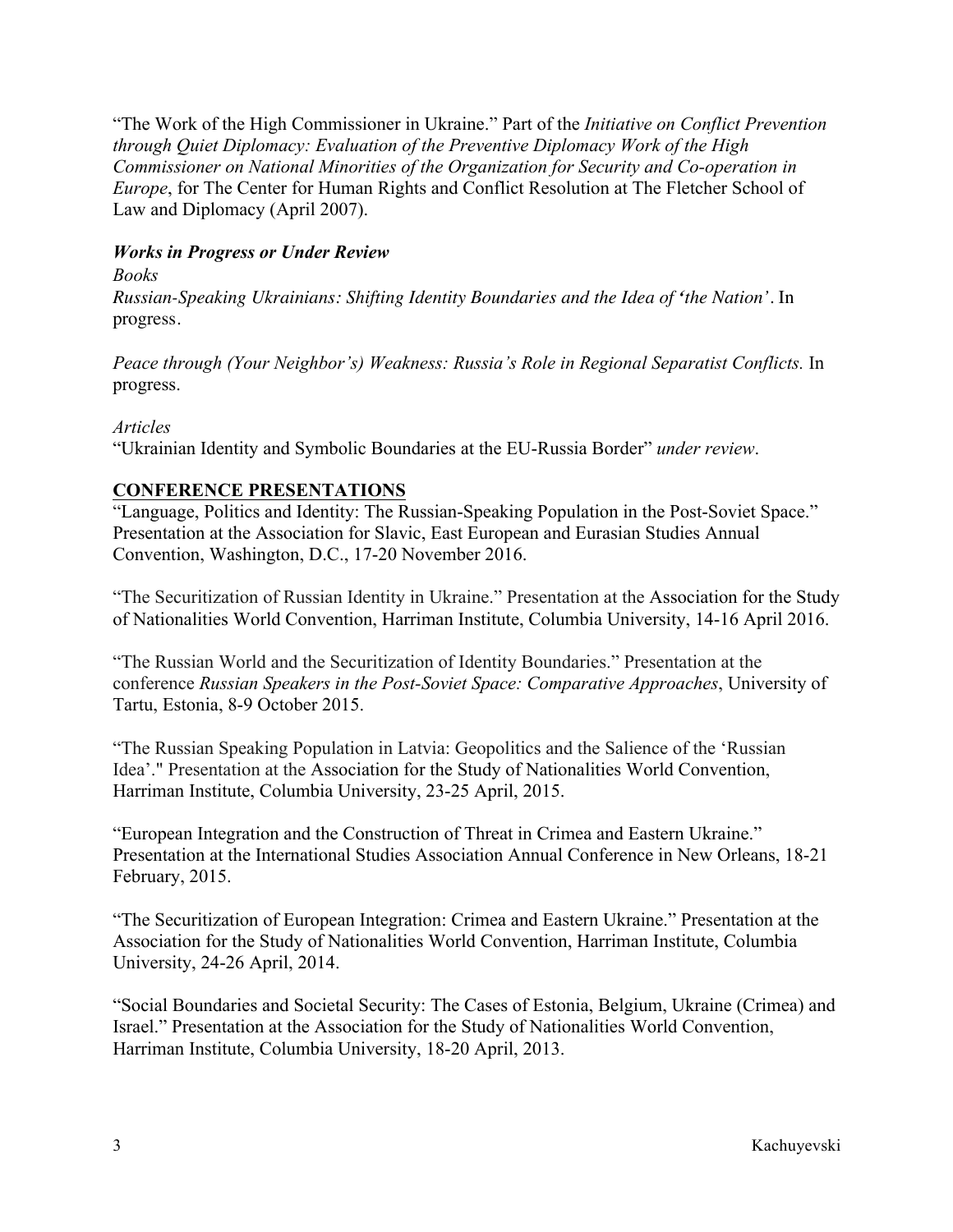"Thawing a Frozen Conflict? Moldova-Transdniestria Ten Years After Kozak." Participant on Roundtable at the Association for Slavic and East European Studies Annual Conference, Boston 21-24 November, 2013.

"Structured, Focused Comparison: Valuing the Utilization of Small-N Methods in the Study of Conflict Management." Presentation at the International Studies Association Annual Conference in San Diego, April 1-3, 2012.

"Global Norms and Local Realities: The Politics of Minority Rights in Eastern Europe." Presentation at the International Studies Association Annual Conference in San Diego, April 1-3, 2012.

"The Conflict of the Post-Soviet Periphery: Twenty Years After." Participant on Roundtable at the Association for Slavic and East European Studies 2010 Annual Conference in Los Angeles, November 17-20, 2010.

"Imagined Boundaries, Real Borders: Explaining Minority-Majority Conflict in Estonia and Israel." Presentation at the International Studies Association Annual Conference in New Orleans, February 16-20, 2010.

"Bringing Theory to Life through Field Study: Teaching Minority Rights in Ukraine." Presentation at the International Studies Association Annual Conference in New Orleans, February 16-20, 2010.

"Eurasian Frozen Conflicts and (Un)Recognized States in a Comparative Perspective: What's Next?" Participant on Roundtable at the American Association for the Advancement of Slavic Studies Annual Conference in Boston, November 13-15, 2009.

"Minority Discrimination and the Support for Political Violence: Lessons From Estonia and Israel." Presentation at the International Studies Association Annual Conference in New York, February 15-18, 2009.

"Evaluating Third Party Intervention in Estonia, Moldova and Ukraine: The Case for Multidimensional Prevention." Presentation at the International Studies Association Northeast Annual Conference in Baltimore, October 3-4, 2008.

"Avoiding State Fragmentation while Negotiating Sovereignty: Ukraine and Russia in Crimea." Presentation at the International Studies Association Annual Conference in San Francisco, March 26-29, 2008.

"Questioning Preventive Diplomacy in Estonia: Thinking Beyond the State." Presentation at the International Studies Association Northeast Annual Conference in Boston, November 9-11, 2006.